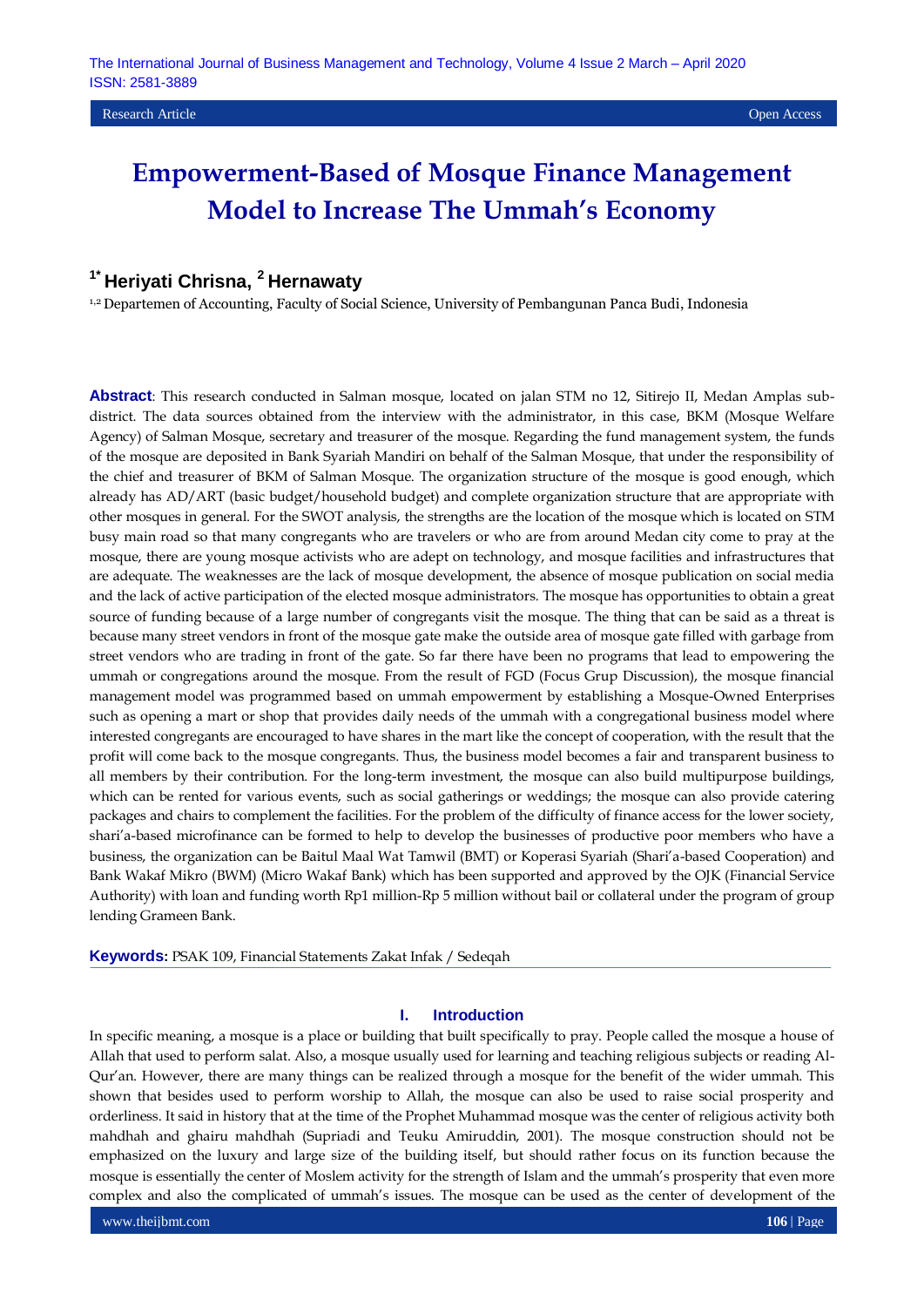# *Empowerment-Based of Mosque Finance Management Model to Increase The Ummah's Economy*

ummah around the mosque.

In reality, it can be seen that the mosque administrators around us are competing to build beautiful, very luxurious and large mosques. This phenomenon indeed can be said to be very pleasing, where it means that Moslem very enthusiastic about building Allah's house for the religious place. Some argue that Allah likes beauty; therefore, build mosques must be beautiful as the hadith narrated by Al-Baihaqi "Truly, Allah is beautiful and likes beauty". If someone goes out to meet his or her friends, they should tidy themselves up. However, the actual purpose of the hadith above is beauty in the meaning of neat, not excessive. If to be beautiful must be extravagant, majestic, and luxurious instead it hated by Allah. People who are extravagant or spend money excessively on something, including building a mosque, for Allah those are the brother of devils. Some think that decorate mosque until its beauty exceed church or synagogue is a symbol of Islamic syi'ar / da'wah, whereas the Prophet denounced that as following the Jews and Christians like a hadith narrated by Ibnu Hibban and Abu Dawud "I am not telling you to build a mosque luxuriously (beautifully) as did the Jews and Christians".

Ironically, sometimes large and luxurious mosques are empty. Some mosques are always locked their doors after the end of the times of obligatory salat, and even more sadly, the ummah or neighborhoods around the mosque live in a shabby and very simple house that looks much contrasted on the side of mosque which stands very luxuriously (Nasution, 2019). What happened with our mosque and its management.

To restore the function of the mosque as in the days of the Prophet Muhammad, good and on target management certainly needed to achieve that. Mosques' good management supported by the administrators as well as good financial management. Various planned programs cannot meet an expectation if not supported by strong and healthy finances and professional administrators. That means good and professional management is a must. That is because most of the mosque's funds come from its congregant's donations, as said by Wahab (2008), if not managed properly; it means that the mosque administrators have neglected the mandate. The abundant mosque funds should be able to be used to empowering the economics of ummah around the mosque because from the economic point of view, the increasing number of an idle asset, means violating the concept of money in Islamic da'wah, that as flow concept, not a stock concept (Adiwarman Karim, 2013).

The ummah's economic empowerment is very important to assist the government programs in improving the ummah's prosperity. Mosque as an entity that directly touches the ummah surely must maximize its role. Some mosques have "fat" funds and growing with unclear target activities, while on another side there are mosques that are quite active for developing the congregation's economy but live in weak life due to the lack of funds. Those happened because the Islamic ethos taught that, "They are not a devoted Moslem who is getting stuffed while their neighbors are starved", not embedded among the mosque's administrators. Even to be aware of this direction may still be far from the mind. (Supriadi and Teuku Amiruddin, 2001).

Some mosques are willing to allocate their funds to help underprivileged people in the form of non-productive assistance. For the initial stage or step, such assistance is quite good indeed, if the condition of the neighborhood ummah is still poor. However, it is very wise that after assisting with basic needs, and entrepreneurial assistance is given so that in the future they gradually exit the poverty line. Therefore, once again, those are the importance of mosque financial management.

Several researchers in different mosques have researched mosque management and mosque finance management. One of the researchers is Sochimin, Lc., M.Si. (2015) examined the practice of ummah's empowerment-based of mosques finance management in Purwokerto. The result of the study shown that from 40 mosques sampled in the study only 6 mosques empower the ummah's economy, those are Fatimatuzzahra Mosque, Nurul Huda Mosque, Al-Ihya Mosque, Al-Muttaqin Mosque, Al-Fattah Mosque, Jami Bait Baitul Hikmah.

There is a mosque in Yogyakarta, the Jogokariyan mosque which was successfully managing the mosque and became a national mosque model. Jogokariyan mosque manages the mosque through three stages how to image, how to manage, and how to make success. The field practice indeed experiences many obstacles in managing the mosque, both technical and non-technical aspects. Because each region has its uniqueness and characteristics, better to share some tips not only in ATP (Amati Tiru Persis/Observe and Copy) but also in ATM (Amati Tiru Modifikasi/Observe and Modify) by the characteristics of each region and congregants.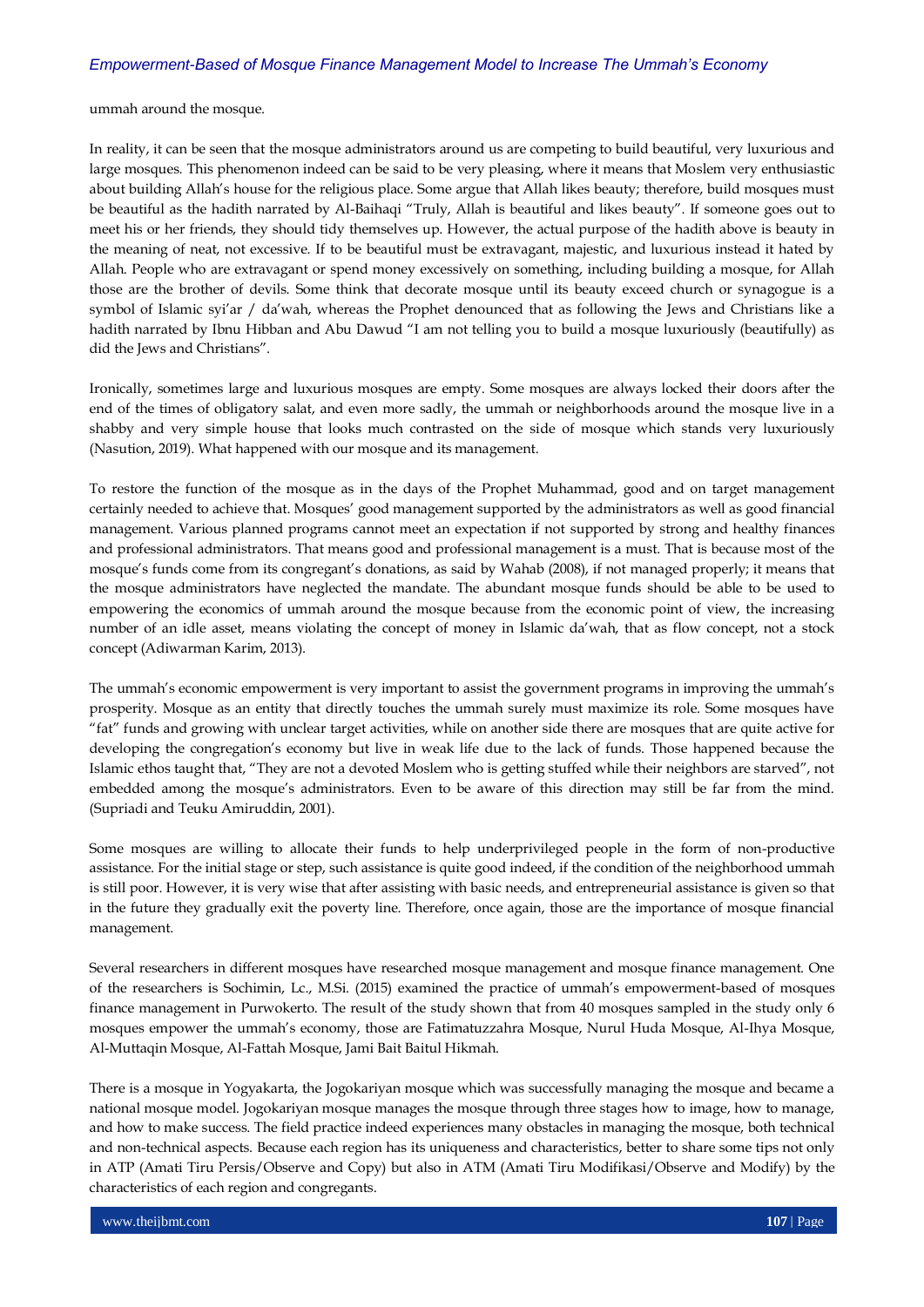# **II. Literature Review**

#### **Mosque**

A mosque comes from the word sajada-sujudan, which means obedient, devout, submissively honor and respect, or praying place. To indicate a place, the word sajada changed to masjidun (isim makam) means the place of praying and worship Allah SWT. Interpreted as a place of praying place, mosque contains general meaning linked to the earth.

The mosque is closely related to the faith and fostering of the ummah for Moslems to be able to provide a dominant role in developing the country. The strength of faith is determined by the unity of ummah who will provide inner strength to fight for the fate of the Islamic community based on tawhid. (Supriadi, 2001). In general, mosque funding sources come from :

- 1. Zakat, Zakat means a certain amount of property of assets, within a certain time, that given to people who are deserving by the shari'a or appropriate with shari'a stipulation. (Supardi and Amiruddin, 2001).
- 2. Infaq, Infaq is a part of the wealth that someone spent in the way of goodness, the amount is not determined as zakat.
- 3. Alms, Alms has a broader meaning than infaq, not only comes from wealth but also a variety of good deeds are can be said as alms.
- 4. Wakaf, Wakaf means to prevent or holding tasarruf (doing) from something whose benefits are given to parties with the aim of goodness. (Widodo and Kustiawan, 2001).

Traditionally, the funds flow for the mosque obtained from Friday infaq or worshiper's alms. However, relying upon income only from the two sources is undoubtedly far from adequate. The generated amount is relatively small, while the mosque's expenditure budget is quite large. Like or not, mosque administrators need to activate other businesses that guarantee the income source.

# **The Scope of Mosque Management**

In the application, mosque management has very board scope/range and the authors divide it into 3 scope areas, those are: The fields of Idarah, Imarah dan Riayah :

- 1. The Field of Idarah. A mosque is not private property, it is shared properties that must be managed together with good cooperation. Thus, the management of Idarah is a need. Idarah is the activity of developing and managing cooperation to achieve a certain goal. This case is more focused on planning, organizing, administrating, finance and supervision.
- 2. The field of Imarah. Imarah derived from the Arabic language means prosperous, according to the term is an attempt to prosper the mosque as a praying place, fostering the ummah and improving the welfare of the congregants. In this field, some things need to consider such as worship, the orderly conduct of Fardlu Salat, Jummah Salat, Mua'adzin, Imam, Khatib and fostering the congregants. Besides, the majlis ta'lim, Young Mosque Activists, Mosque Library management and the celebration of Islamic holidays are encouraged.
- 3. The field of Ri'ayah. Mosque Ri'ayah is maintaining a mosque in terms of its building, beauty, and cleanliness. With the formation of ri'ayah founding, the mosque will look clean, bright and beautiful, so it can provide attraction, sense of comfort and pleasure for anyone who is entering and worship in the mosque.

#### **Ummah Empowerment**

Empowerment is a contributing effort to actualize the highest potential of human life. Empowerment should be aim to achieving an economic living standard that ensures the fulfillment of human needs. Rasulullah and the khalifahs have practiced economic empowerment in the past to achieve falah or welfare that not only fulfilled human needs physically but also spiritually. To achieve falah requires the existence of a strategy as an instrument. The economic empowerment strategy is one of the instruments to improve ummah's economy (Nasution, 2019). It means that in empowerment there is a process of making the community empowered with capabilities, with support from other parties. Logically, empowered communities are those who can choose and have the opportunity to make choices. Finally, empowerment will create and provide a space for the community to make choices in their life. A human who can advance the choices in their life is a qualified human being. Therefore, empowerment is an effort to make humans more qualified than before.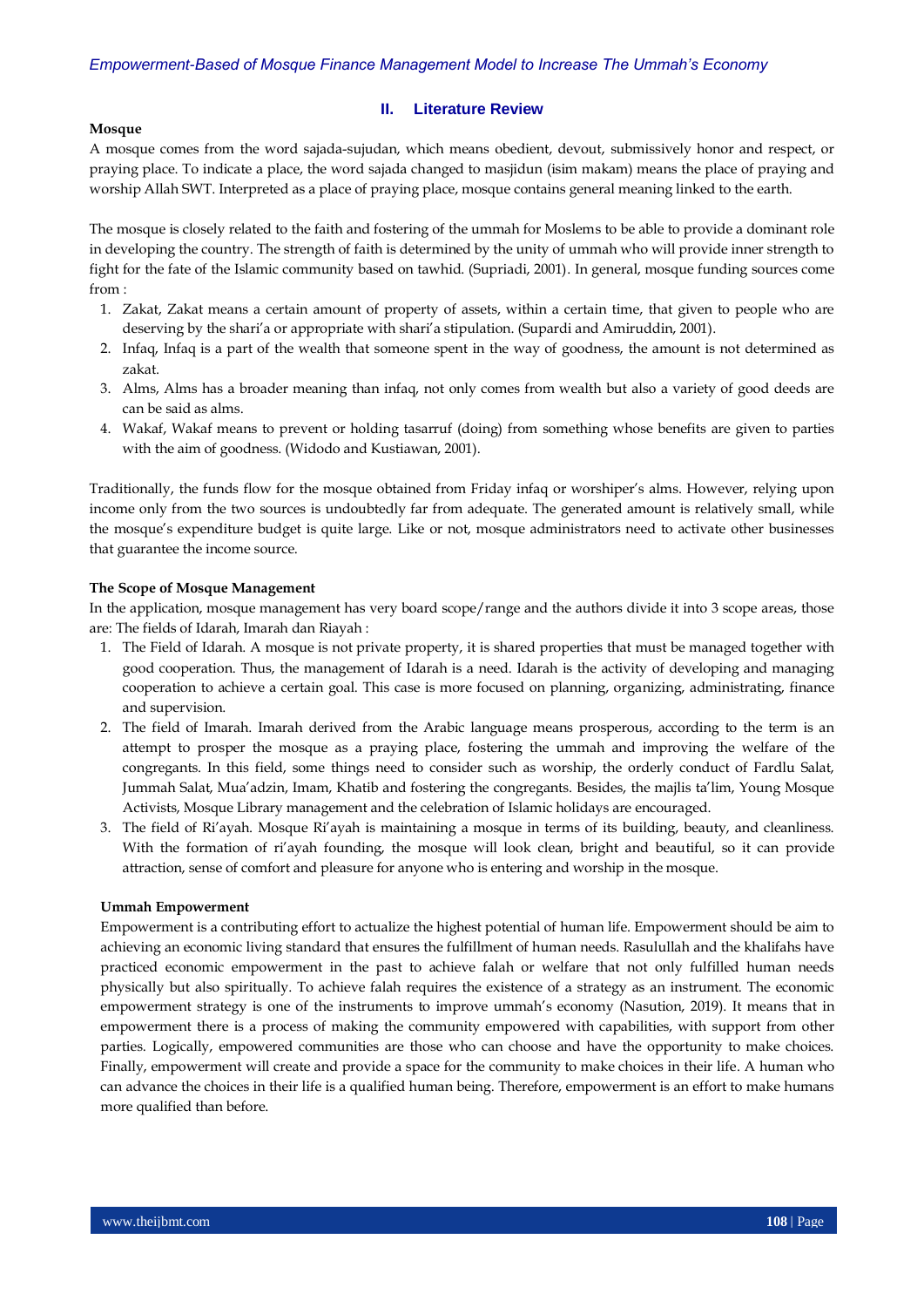## **III. Methodology**

The type of this research is descriptive explorative with a qualitative approach. Descriptive research aims to describe the nature of something that occurs when the researcher conducting the research and examine the cause of a particular symptom. Explorative descriptive research aims to describe the state of a phenomenon. In this research, it is not intended to test certain hypotheses, only describing the existence of a variable, symptom or condition. This research was conducted at the Salman mosque on the side of the STM main road no 12, Sitirejo II, Medan Amplas sub-district. This research conducted from August 2019 to November 2019. To be collected data come from primary data sources obtained through interview technique to the treasurer and secretary of the Mosque Welfare Agency (BKM – Salman Mosque).

The analysis method used is descriptive qualitative, which describes how mosque's finance management based on variables and sub-variables and its contribution to the empowerment of the ummah around the mosque's environment and to formulate a mosque's financial management model using Focus Grup Discussion (FGD) and SWOT analysis. The SWOT analysis analyzes the empowerment-based financial management model by identifying various factors to formulate the model. This analysis based on the logic that can maximize the strengths and opportunities, and simultaneously minimize the weaknesses.

## **IV. Results**

In 1972, State Industrial High School (STM/Sekolah Tehnik Menengah) 1 and Industrial High School (STM/Sekolah Tehnik Menengah) Instructor on jalan STM, Sitirejo II, Medan Amplas sub-district built an mushalla. The name of this mushalla is mushalla Salman that have the measurement of  $10 \times 10$  meters. At the end of the seventies, the state STM 1 and STM Instructor hand over the mushalla to the community around the mosque then Salman Mosque Board of Trustees (BKM Salman Mosque) and Young Mosque Activists were formed. After being handed over to the community, Salman mushalla which was originally have the measurement of  $10 \times 10$  meters only, from community self-help, was expanded to become a mosque with the size of  $30 \times 30$  meters or 900 square meters that stood on an area of  $3600$  square meters and changed its name into Salman Mosque. Since 2016 according to the instructions of the Ministry of Religion, the mosque's Board of Trustees has been transformed into Mosque Welfare Agency, where the Management of the BKM for 2016 to 2019 period, the BKM chairperson's position is holding by Doni Safnul, SH, SPN, MKN; the vice-chairperson is Budiman, Secretary Syahrial and Bambang as the treasurer.

Salman Mosque Welfare Agency uses funds collection way to obtain mosque finances. Routine funds collection is funds collection that carried out continuously, such as infaq boxes provided in front of the entrance and mosque area and infaq boxes that are circulated every Jummah salat. Conditional funds are funds in which not routinely achieve, such as funds from local governments (PEMDA), infaq for mosque construction, infaq from congregants in Islamic holidays, and funds obtained from proposals by the Salman Welfare Agency. Afterward, the treasurer and secretary collected the mosque funds and deposited it in the mosque bank, Bank Syariah Mandiri.

In the matter of collecting and distributing the mosque funds, administrator, in this case, Salman Mosque Welfare Agency, has not made a detailed budget yet for the funds sources, the allocation and the amount of used funds has not been detailed yet, although actually, the administrator has known the spending plans because that routine is done every month. As for the strategy in obtaining funds, aside from the mosque infaq box placed on the terrace of the mosque, the administrators also made a strategy to put the infaq-parking box in the courtyard of the mosque, so that congregants and the other mosque visitors are not required to provide park money to parker. It is voluntary because parking in the courtyard of the mosque does not incur parking fees, but for those who want to infaq because they have parked their vehicles and feel safe because there is a parking coordinator, they can infaq in the parking infaq box. Likewise, with the restrooms, the administrators placed restroom infaq boxes in front of women's and men's restroom also with the intention that if there are congregants who are comfortable with the restrooms – where the restrooms of the Salman mosque are indeed very clean, comfortable and does not have a bad smell – it could be congregants or visitors moved to infaq for the cleanliness of the toilet.

The way to raise funds for obtaining operational resources for the mosque comes from infaq boxes placed in the area around the mosque, which consists of:

- 1. Mosque Infaq Box.
- 2. Jummah Infaq Box.
- 3. Mosque Development Infaq Box.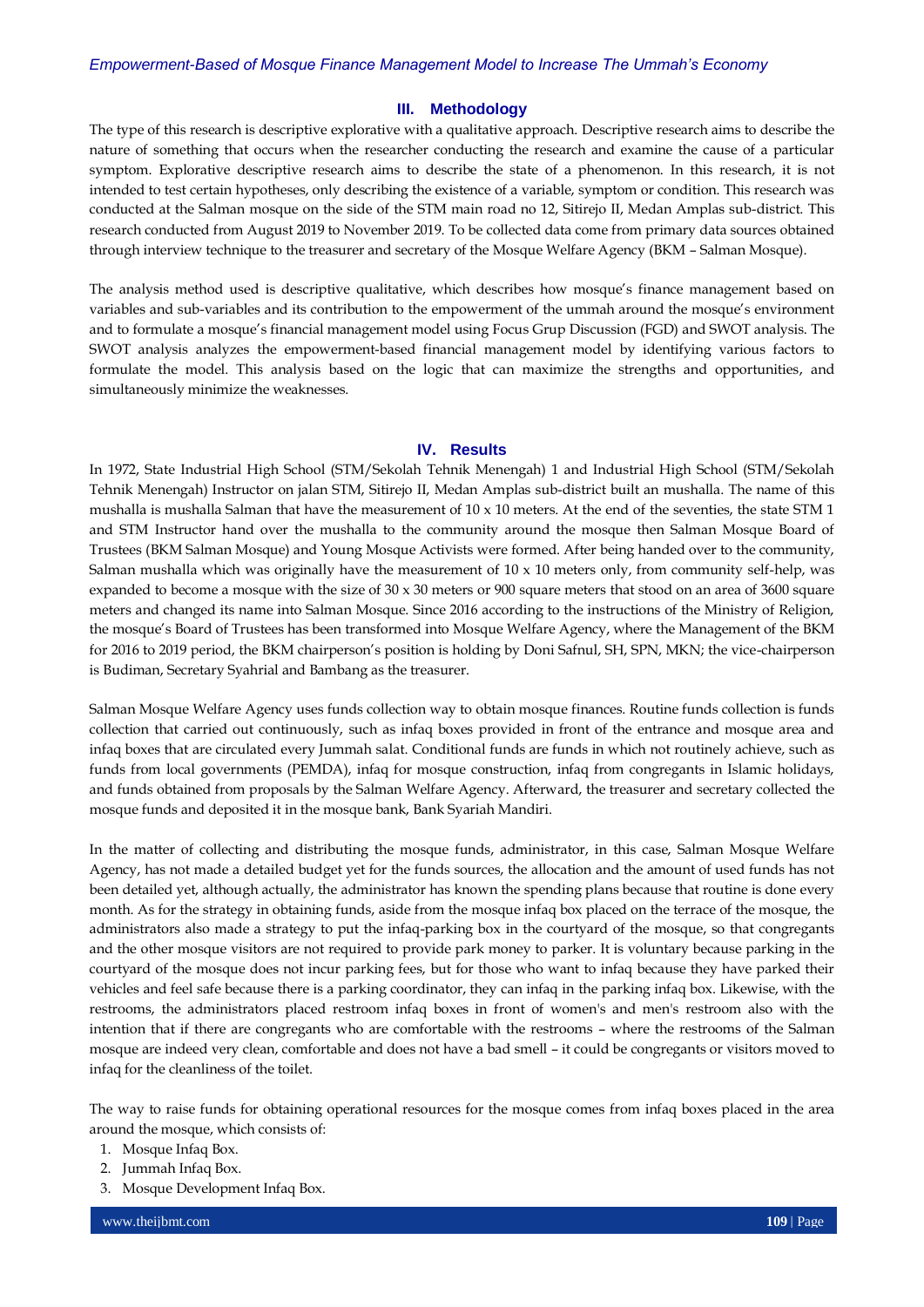- 4. Orphan Infaq Box.
- 5. Parking Infaq Box.
- 6. Men's Restroom Infaq Box.
- 7. Women's Restroom Infaq Box.

Jummah prayis the main source of funds. For the distribution of funds, specifically orphan infaq box only distributed to orphans. Funds sourced from infaq boxes exclude orphan infaq boxes used for mosque operations, which allocated as follows:

- 1. Operating Costs Expenditures such as:
	- a. Electricity cost.
	- b. Water bills.
	- c. Mosque maintenance costs.
	- d. The cost of mosque cleaner.
	- e. Charges for khatib, ustad, etc.
- 2. For religious activities such as:
	- a. Celebrations of Islamic holidays such as maulid, isra' mi'raj, Islamic new year, and nuzulul Qur'an.
	- b. Weekly recitation.
	- c. Tahsin activities for ladies and gentlemen.
- 3. For the construction or expansion of the mosque
- Expenditures for the mosque construction and expansion are not routine, only if there is construction.
- 4. For Orphans

Infaq for orphans is usually distributed every Islamic holiday celebration. The number of orphans in the mosque neighborhood is around 60 and sometimes the mosque brings orphans from outside Sitirejo II sub-district.

The fundraising plans at Salma Mosque done by meetings or deliberations. If the mosque requires not too large funds, then the process of finding funds only related to the treasurer. However, if the mosque requires large funds, the process to obtain funds done by holding meetings or deliberations led directly by the chairperson of the Salman Mosque Welfare Agency, Dodi Safnul, or represented by the deputy chairperson, Budiman, along with other administrators.

The funds disbursing process must still be approved by the chairperson of the BKM of Salman Mosque or vicechairperson along with the treasurer by obtaining signatures, without the signature of the chairperson or deputy chairperson, the treasurer may not withdraw the funds. Based on the results of the interview with the secretary and treasurer of the BKM Salman Mosque, Mr. Syahrial, and Mr. H. Bambang, the committee used the funds for the mosque relating matters. The routine funds as mentioned earlier used to prosper the mosque in both terms of comfort and cleanliness, such as cleanliness in the mosque and equipment that support the comfort of congregants in religious activity. The use of conditional funds specifically for large-scale construction of the mosques, such as the renovation of places of ablution, restroom and beautify mosque yards and adding facilities that require large funds. The funds' expenditure executes by the mosque committee when the need is felt to be overcome, the expenditure of funds must be known by the three committees to overcome the suspicion of corruption, then the three leaders must know one another so as not to suspect each other.

Based on the results of the interview with Mr. Syahrial as the secretary of BKM Salman Mosque and Mr. H. Bambang, every month the treasurer conducts accountability of the use of the mosque's funds, the accountability has been written in the daily cashbook and general cashbook. Therefore, the mosque administrators, besides attaching the use of the budget on the bulletin board once a month, also announced the state of the mosque's cash for one week every Friday when the Jummah praywill be held.

Every beginning of the Islamic new year, all reports must be neatly announced in the general cashbook and provided at meetings with the community leaders and mosque officials, besides reporting on the state of cash during the meeting, this meeting also discusses the planning of activities, Salman mosque in the future events, besides the weekly meeting was also held as a form of disclosure of the use of the funds. The third stage of financial management is internal control of overall financial activities.

Financial Recording**,** All funds entry, both routine and conditional, at the end of each day, is recorded in the Daily Cashbook by the treasurer of the BKM Salman Mosque. Then on every Friday, a weekly cash balance is obtained which will be published on the mosque's bulletin board and announced at the time of Jummah salat. Besides the Daily Cashbook, the mosque also has an inventory book that contains all the mosque's assets.

Finance report**,** The mosque financial report is a general illustration of the mosque performance, which aims to provide useful information to make decisions for the concerned parties. Based on the data obtained by the authors, mosque financial management is managed by a treasurer with the criteria of honest, trustful and understanding financial management. These financial reports are recorded in the mosque's cashbook and on the mosque's budget board by the mosque treasurer, in the form of cash inflows or cash outflows.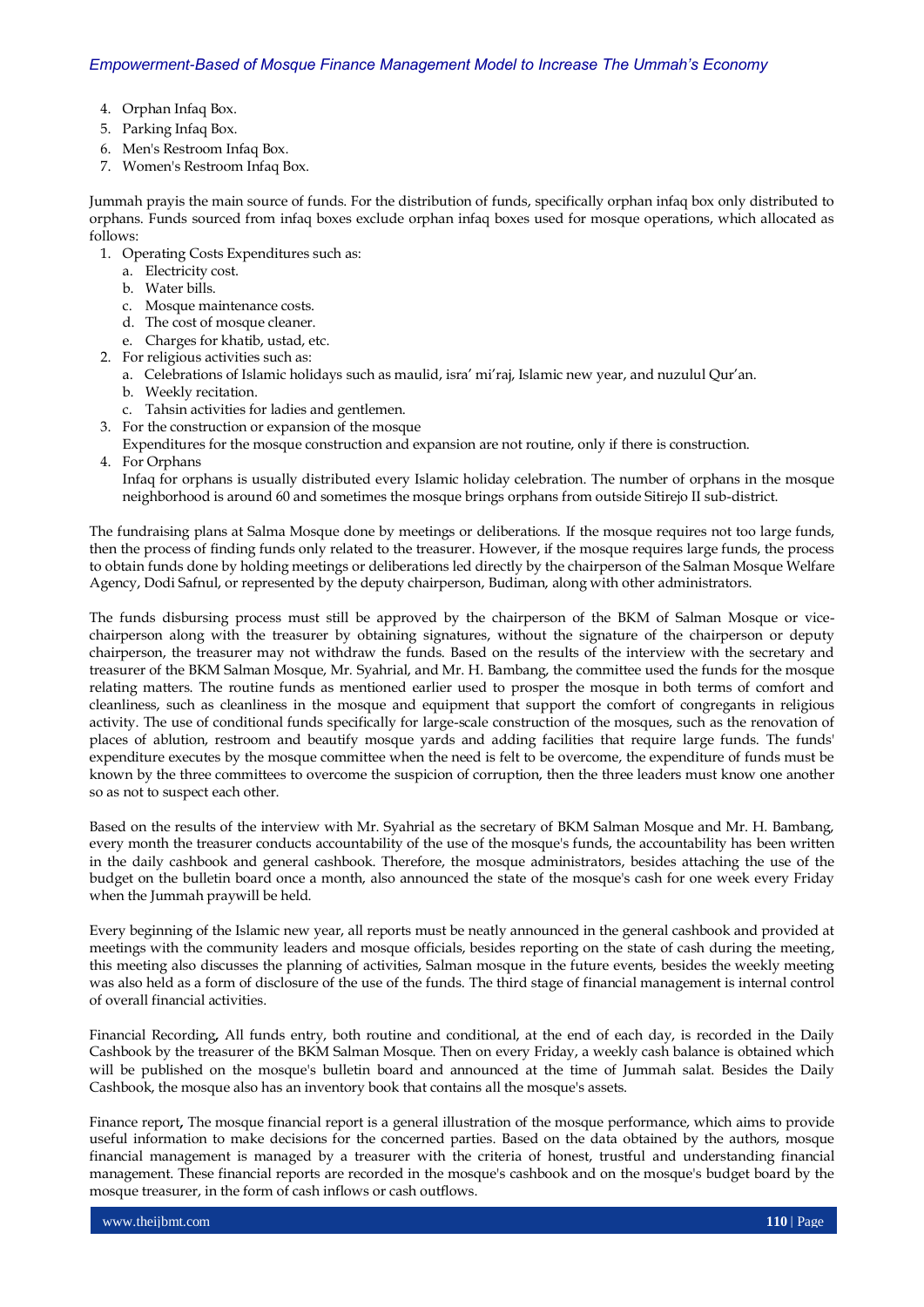In general, a mosque organization has management equipment in the form of mosque administrators (man), funds (money), mosque facilities (materials), and congregants (market.). In developing better mosque management, management creativity is needed to finding the right method of mosque management. In this case, the Salman mosque has quite many congregants. Jummah praycan be visited by more than 500 congregants. If the mosque congregation is interpreted as everyone who comes to the Salman mosque, then every day more than 500 people visit the mosque. At this time, the empowerment activity, of congregants in particular or Muslims in general, around the Salman mosque is not yet optimal. Mosque activities are still around religious activities. Nevertheless, shortly the Salman mosque administrators have made plans related to the empowerment program of the ummah. In economic terms, the more congregants the more profitable the mosque will be. Many of them give charity funds through infaq box. Like so mosque programs that are easier to implement because some congregants are willing to donate large amounts of funds.

Based on the data obtained by the authors, the Salman mosque administrator as the mosque management did not make a special annual budget note and did not use any method to cover the budget of education, da'wah, and economic activities in the mosque. Although some activities are routinely done, the administrators do not make a detailed specific budget about the funds to be spent. Therefore, in the implementation of its activities are incidental by the amount of entry revenue streams in the mosque's treasury. Services payment related to mosque operations, da'wah activities, mosque activities in various fields, and so on are regulated by the mosque's chairperson and treasurer with the criteria or conditions: understanding how to manage finances also is based on the results of the committee meeting.

In every organization, financial statements necessarily needed to know the flow of cash inflows or outflows, as well as the practice of applying financial reports in the Salman mosque, which recorded by the appointed treasurer of the mosque based on the results of the committee meeting. The Salman mosque administrators periodically make weekly and annual regular financial reports and conduct mosque financial inspections by the administrators itself so that the flow of funds from income and expenditure can be known.

Mosque, which functions as the center for Moslem activities, has a position and meaning that is very important for the life of devout people from all sectors and directions of life. Politics, economics, social and cultures, even defense and security matters are based in a mosque. To try to formulate a model of Salman mosque empowerment-based management that can improve the economy of ummah around the mosque, the research team gathered the mosque administrators and representatives of congregants to hold an FGD. The FGD results obtained by the SWOT analysis at the Salman mosque are:

- 1. Strengths include:
	- a. The location of the Salman mosque on the STM busy main street so that many congregants are travelers or who are from around Medan city who come to prayat the mosque.
	- b. Young mosque activists who are adept at technology.
	- c. Adequate mosque facilities and infrastructure.
- 2. Weaknesses include:
	- a. There is no development about the mosque and no publication about the mosque on social media.
	- b. The elected mosque administrators that lack active.
	- c. No program leads the empowerment of ummah or congregants around the mosque.
- 3. Opportunities include:
	- a. Many congregants who come to the mosque provide a large source of funds.
	- b. Can provide opportunities to open a mart business.
- 4. Threats that are likely to occur include:
	- a. Because there are many vendors in front of the mosque gate, the condition outside the gate becomes dirty because it is filled with garbage from traders.

Based on the SWOT analysis at the Salman mosque, a draft of the empowerment-based management model can be formulated as follows:

- 1. Establishment of Mosque-Owned Enterprises such as opening a Mart or shop that provides the daily needs of the ummah with a business model of the congregation, where interested congregants are encouraged to have shares in the mart like a cooperation concept so that profits return to the congregants of the mosque, thus the business model become a fair and transparent business for all members by their contribution. For long-term investment, the mosque can also build a multipurpose building that can be rented for various events, such as social gathering or wedding, where the mosque can also provide catering packages and chairs to complement its facilities.
- 2. For the problem of difficult access to finance for the underprivileged, shari'a-based microfinance institutions that can help productive poor people who have businesses in developing their businesses can be formed, these institutions can be Baitul Maal Wat Tamwil (BMT) or Shari'a Cooperation and Micro Wakaf Bank ( BWM) which has been supported and approved by OJK with loans and financing worth Rp1 million-Rp5 million without bail or collateral under the program of group lending Grameen Bank.